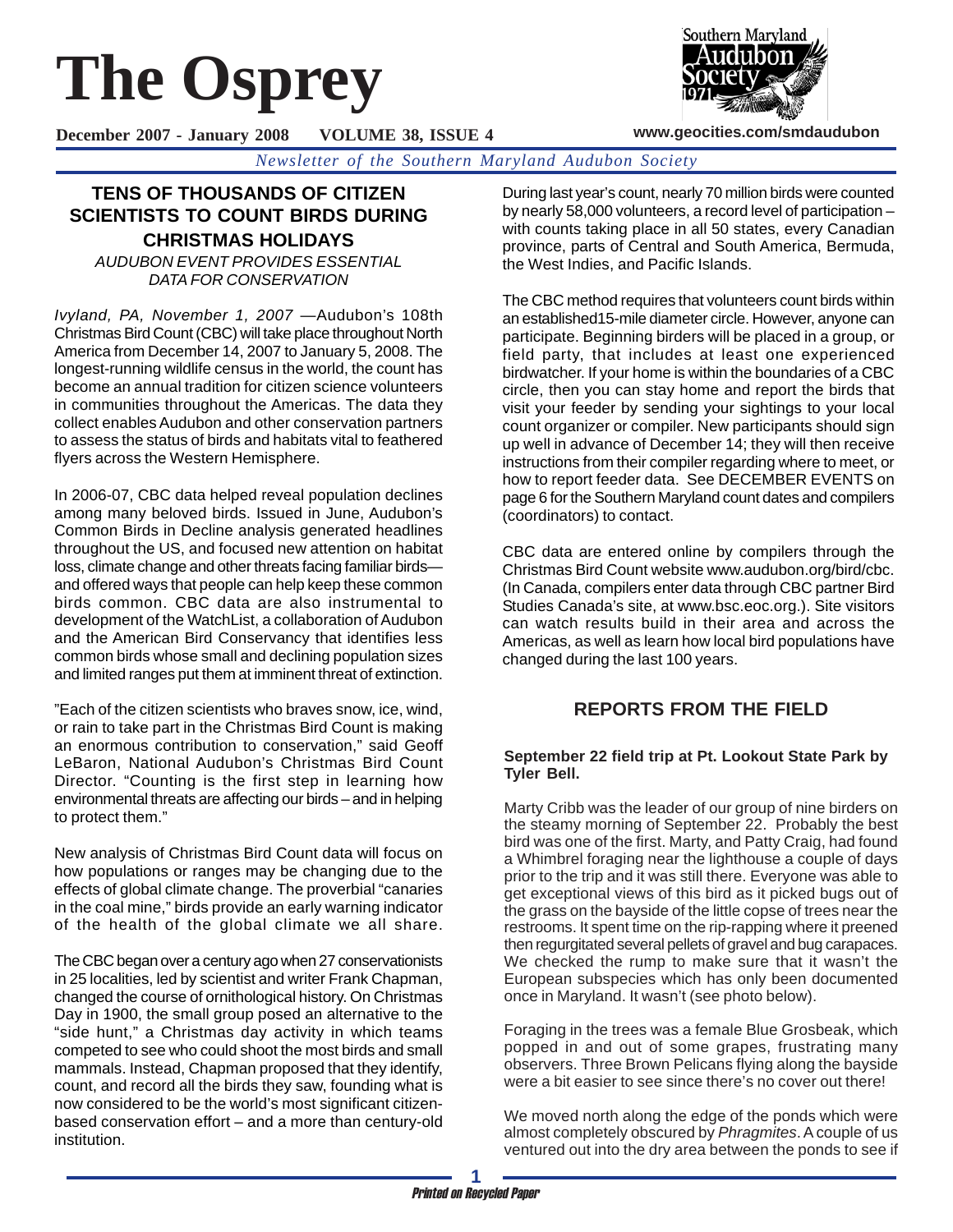there was anything noteworthy. There were a couple of Least and Semipalmated Sandpipers but nothing worth dragging the whole group out for. We all proceeded into the picnic area where I saw an adult male Hooded Warbler that promptly disappeared. At least the Sharp-shinned Hawk that soared overhead was clearly visible to all. Marty, Patty and I pointed out the field marks to distinguish this small accipiter from others of its genus as well as other raptors. Since there was a stalled high pressure system over the area, not much was migrating and the picnic area, which is often very productive for migrants, proved to be very dull.

Next we drove into the campground and parked at the museum. We walked south along the Periwinkle Trail. At the junction of the Periwinkle Trail and the spur from the parking lot, there was a family of Brown-headed Nuthatches, a Point Lookout specialty. Everyone got good looks at these petite nuthatches as they squeaked and flitted around the loblolly pines.

As we walked further along the trail, we began noticing a few raptors moving south. There was a cooperative Merlin, which dived at an American Kestrel that had landed in some dead pines to the west of the trail. A couple of distant birds, what I call Dot Hawks, turned out to be Bald Eagles. You had to use your imagination if you didn't have 10x binoculars. A couple of soaring Ospreys and a Red-tailed Hawk rounded out the raptors bringing the total raptor species to 6 unless you count vultures as raptors, making it 8.

By about noon, it was like a sauna so we bade farewell to Pt. Lookout with a total of 46 species. Thanks Marty!



*Whimbrel (Numenius phaeopus) at Point Lookout, September 22. Note the dark rump indicating that this is a typical North America bird (photo by Tyler Bell).*

#### **Myrtle Grove Field Trip Oct. 7, 2007 by Fred Burggraf**

Four birders joined me for a morning of birding at Myrtle Grove Wildlife Management Area near Ripley MD. The morning began with cool temperatures and light fog, but temperatures rose quickly with unseasonable warmth and a continuation of the long-term drought. The lake, however, was full of water and fish which accounted for a number of species observed.

The list of 27 species included many of the usual and expected. The top five birds were: 5. Gray Catbird - Very common, especially in the hedgerows lining the road near the lake. These birds were fattening up, no doubt in preparation to migrating. 4. Common Egret - Several individuals were working the waters of the lake. 3. Belted Kingfisher - Conspicuous and busy, both male and female were present. The male was observed swallowing a fish that was, by any standard, a sizeable gulp. 2. Chimney Swift - The air over the lake was full of swifts, oddly silent. This late in the season, these birds were likely staging for their migration soon.

The Bird du Jour was a Northern Harrier. Seen at the far side of the lake, this immature bird flew low and close, and floated gently and purposefully over the nearby marshes. Beautiful!

For more information, including a complete list, a discussion of a "mystery" bird and a few photos of the trip, go to: http:/ /www.fred-b.net/MyrtleGrove10-07-07.html\_

#### **Mobbed at Myrtle Point, October 21, by Bob Boxwell**

Our Sunday morning field trip to Myrtle Point could not have been on a nicer day. It was slightly overcast with a warm gentle breeze and not nearly the humidity of earlier in the month. The small group that gathered included a family of four, and three adults.

The parking lot was fairly active to begin the day. Whitethroated Sparrows had obviously shown up during the week. Not everybody in their singing group had learned from the same master. The songs varied a bit in pitch and length, but all had that lovely sing song quality (campers in New England tell me their incessant summer song drives them crazy). The resident Northern Mockingbird had been replaced by a Brown Thrasher for this morning at least. Gray Catbirds were about as well, but not showing. All of these birds had good reason to be visiting; the vines were full of fruit.

A walk down Mill Creek lane revealed more local birds with Northern Cardinals, Carolina Chickadees, and Tufted Titmice joining in. We heard a Golden- crowned Kinglet, some Carolina Wrens, and Myrtle Warblers along the shrubby edges. Woodpeckers were restricted to some Red-bellied and a few Downy, but the Blue Jays suddenly took over the volume. Within a few minutes we ran into the first mob. American Crows joined the jays in rousting the first of several hawks using the park that morning. Our first pair was male and female Sharp-shinned hawks screaming in protest as they evaded the angry corvids.

Continuing down the trail we sampled the persimmons found by one of the children. This delectable orange fruit should only be eaten after it is extremely ripe. A wrinkled persimmon is a good persimmon. The animals like raccoon and fox agree as the flat seed of the fruit frequently appear in their scat this time of year.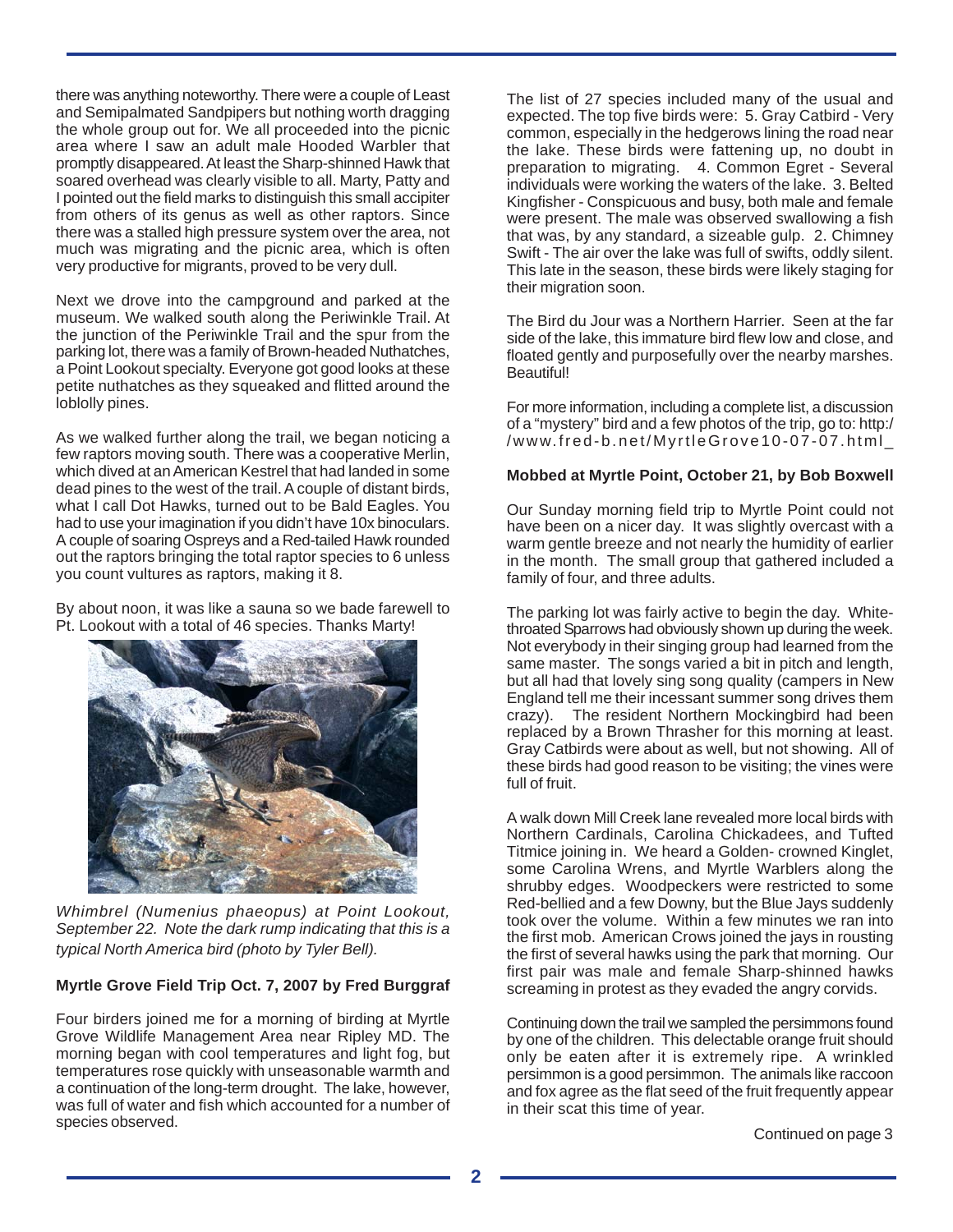The corvid mob followed us as we entered Deep Woods Trail, this time chasing a Red-shouldered Hawk. The open areas formed by tree fall had the most bird activity and seemed to attract the hawks as well. Not able to leave well enough alone, the mob continued its work, and another raptor left the park.

Periodically we heard additional gatherings of the mob as we continued through the woods. Mere murmurings compared to the earlier action. Our attention at this point was drawn to the water. Lots of boats occupied Mill Creek, anchoring for the weekend in the calm cove by the park. A single Belted Kingfisher rattled its presence. A solitary Common Loon floated offshore in the Patuxent River.

We have had some unusually warm weather this October. But I guess with the falling leaves, the departure of the Ospreys, and the arrival of our winter sparrows, fall has arrived. Keep your ears and eyes open. Maybe we will get one of those irruption years for winter finches. The appearance of Red-breasted Nuthatches in the area is encouraging. In the meanwhile keep our field trips in mind and join us soon. It's great practice for the upcoming Christmas Bird Counts.

#### **SCRUB JAYS PLAN FOR THE FUTURE**

*By Ernest Willoughby*

When I was in the eighth or ninth grade, about 1952-53, and interested in everything about animals, I read a book by a comparative psychologist about animal intelligence (the author's name and book title escape my memory) that said birds such as chickens and pigeons had mental abilities quite inferior to those of mammals such as rats and dogs. The author reported that even the mammals were quite limited in their abilities to think through and solve simple puzzles. One such puzzle requires the subject to go around the end of a barrier through which it sees food, in order to get the reward. While dogs and rats could find the solution pretty fast, chickens and pigeons seemed hopelessly dimwitted, bumbling about and solving the problem only by accident. So, I thought birds were pretty stupid until I had watched them for some time as they went about their daily lives. I have been amazed by the great complexity and seeming intelligence of their behaviors, even those of chickens and pigeons. Now, modern comparative psychologists are concluding that at least some birds act very brainy, indeed (see my article "Scientists Say Some Birds are as Smart as Apes" in the May, 2005 issue of *The Osprey*).

A report in the February, 2007 issue of *Nature,* on a study by comparative psychologists at the University of Cambridge about the behavior of Western Scrub Jays (*Aphelocoma californica*), adds to the impression that these birds are amazingly intelligent (C. R. Raby, D. M. Alexis, A. Dickinson, and N. S. Clayton, 2007. *Nature* vol. 445, pages 919-921). The results strongly suggest that Scrub Jays think ahead and plan out where best to cache food for future use.

Scrub Jays, like others of the crow family, carry excess food items to hiding places, called caches, and bury or conceal them for later retrieval and consumption. Birds remember such caches, and go back to them in times of food scarcity. The investigators took advantage of this behavior to see whether a bird would preferentially cache food where it knew it would be scarce at a time in the future.

The investigators trained eight birds individually in an enclosure divided into three rooms, through which a bird could move freely except at night, when it was confined to one or the other room on either end of the series of three. The bird always had food in a bowl in the middle room, and the end rooms had sand-filled trays in which the bird could cache food as it desired, but no food bowl. During training, the only food the bird received was powdered pine nuts, a food that the jays relished, but which they could not cache. On alternate days, the bird was confined at night either to a "breakfast room", where it received a breakfast of powdered pine nuts at 7:00 o'clock, or a "no-breakfast room", where it had to wait until 9:00 o'clock to be fed.

After three nights of training alternately in each sleeping room, the bird was provided a bowl of whole pine nuts before bedtime, when it was free to cache nuts in whichever room it wished until it was time for bed. On average, birds stored three times more pine nuts in the "no breakfast" room than in the "breakfast" room, as if making sure they would wake up to an early breakfast, no matter where they were.

Since the birds might simply have been storing food in the place they associated with hunger, the investigators tried a similar experiment with nine birds, only the birds always received early breakfast. The difference was that in one room they always got peanuts for breakfast, in the other dog kibbles. During the test, the birds were provided with whole peanuts and whole kibbles to cache before bedtime. They cached more kibbles than peanuts in the peanuts-forbreakfast room, and more peanuts than kibbles in the kibblesfor-breakfast room, as if planning for a future that provided them a choice of breakfast items, showing that they were not simply associating caches with hunger.

This surely looks to me like the birds were planning for future contingencies!

#### **FT. BELVOIR CBC, MD SECTOR, DEC. 30** *By Carol Ghebelian*

Join us on Sunday, Dec. 30, as we census the Maryland sector of the Virginia Ft. Belvoir Christmas Bird Count. Our territory covers Potomac waterfront, streams, woodlands, fields, and communities. It extends from Ft Washington National Park to the Indian Head area, principally on the west side of Route 210. Our sector of seven parties usually totals 88-90 species. Help is always needed! Contact me at 301-753-6754 or ghebelian@comcast.net.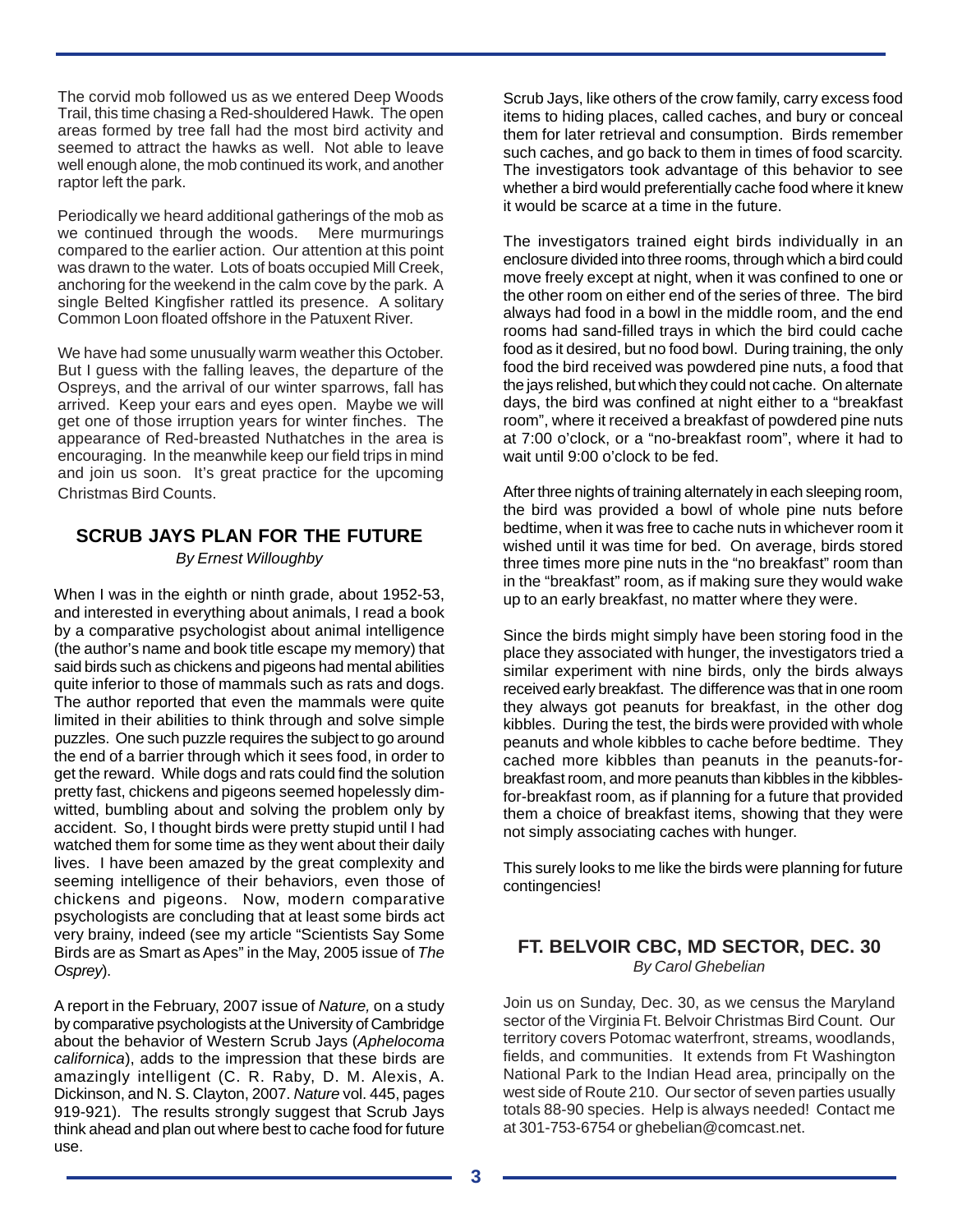## **FOSTER PARENTS NEEDED**



Southern Maryland Audubon Society sponsors the banding of nestling birds of prey, or raptors, with serially numbered aluminum bands in cooperation with the Bird Banding Laboratory of the U. S. Department of the Interior, as part of our bird research and conservation activities in Southern Maryland. Limited numbers

of Osprey and Barn Owl nestlings become available each year for adoption. The gift of \$10 for an Osprey adoption, or of \$25 for a Barn Owl adoption, contributes to a special fund for the support of raptor research and raptor conservation projects. The foster parent receives:

- A certificate of adoption with the number of the U. S. Department of the Interior band, and the location and date of the banding.
- Information on the ecology and migration patterns of the species, photo of a fledgling, and any other information on whereabouts or fate of the bird that may be available.

Interested? Here's how to become a foster parent of an Osprey or a Barn Owl. Send \$10.00 for each Osprey, or \$25 for each Barn Owl to:

**Southern Maryland Audubon Society ATTN: Adoption Program 11350 Budds Creek Rd. Charlotte Hall, Maryland 20622**



| <b>ADOPT A RAPTOR</b>                                                  |  |  |  |  |  |  |
|------------------------------------------------------------------------|--|--|--|--|--|--|
| Name:                                                                  |  |  |  |  |  |  |
| Address:                                                               |  |  |  |  |  |  |
|                                                                        |  |  |  |  |  |  |
|                                                                        |  |  |  |  |  |  |
| I wish to adopt (check one):                                           |  |  |  |  |  |  |
| (number of) Osprey, \$10.00 each<br>(number of) Barn Owl, \$25.00 each |  |  |  |  |  |  |
| <b>Amount Enclosed:</b>                                                |  |  |  |  |  |  |
| (Make checks payable to:<br><b>Southern Maryland Audubon Society)</b>  |  |  |  |  |  |  |

# **GIFT WRAPPERS WANTED FOR FUNDRAISER**

*By Millie Kriemelmeyer*

The Wild Bird Center in Waldorf will host the SMAS gift wrapping fundraiser again this year. We need many helpers to wrap gifts and make this a successful project. The proceeds will support a scholarship for a teacher, naturalist or environmental educator to attend Maine Audubon's Hog Island Camp next summer.

The fundraiser will begin on Saturday, Dec. 15, and end on Monday, Dec. 24. We need wrappers every day from 10 AM to 9 PM. You may choose any day or time to help.

Night-owl helpers, from 4 PM to 9 PM, are especially needed, because I don't drive at night. You may email or call me, 301-372-8766, milliek@radix.net, or just show up at the store.



## **CHRISTMAS PRESENTS!**

Buy your Christmas presents now with a \$10.00 Osprey or \$25.00 Barn Owl adoption. The adoption certificate, information on the osprey or barn owl habits and photo of a fledgling can be sent directly to the person receiving the gift or to the purchaser of the gift - whichever you prefer! Just fill in the Adopt a Raptor coupon.

—Mary Sokol

## **SEPTEMBER 29 YARD SALE A SUCCESS** *By Will Daniel*

The weather on September 29<sup>th</sup> was beautiful, perfect for a yard sale. Thanks to the many donations by SMAS members, the yard sale was a huge success, grossing a bit more than \$1000. Thanks to the many helpers including Cora Fulton, Shirley Wood, Ted Daniel, George Jett, Gwen Brewer, Carol and Oscar Ghebelian, Hayward Swisher and Dolores McLean.



Will Daniel (far left) assists patrons at the annual yard sale (Photo by George Jett).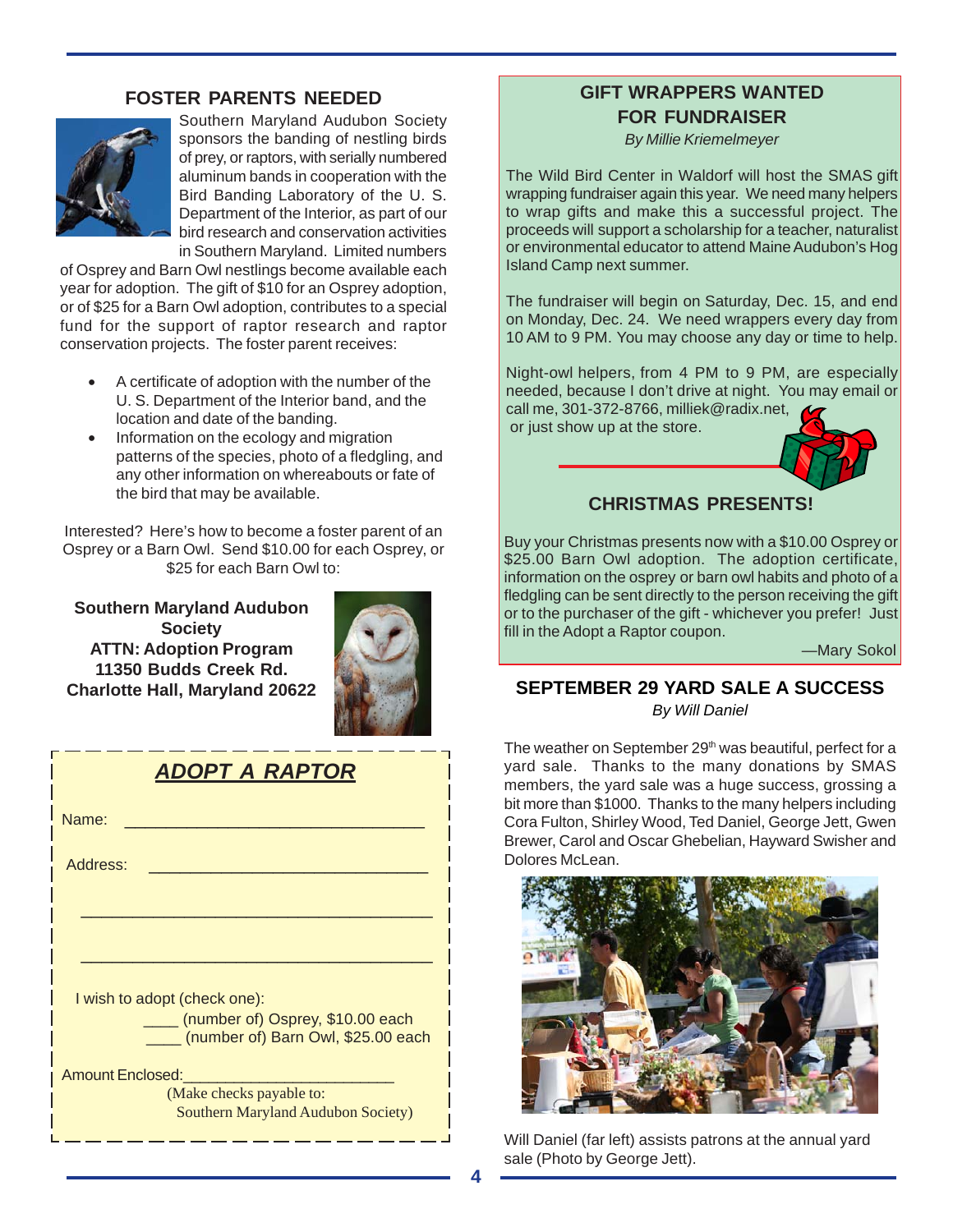January 2—**Wednesday**—7:30 PM. **Monthly Meeting** Memorial Library, Leonardtown, St. Mary's County (23250 Hollywood Road, Rte. 245). **Butterflies of Maryland** by Pat Durkin. Former journalist and now Director of the Baltimore Checkerspot Restoration Project, Pat Durkin will discuss the butterflies we are likely to find in Maryland, including their habitats and their host plants. She will speak more specifically on Maryland's state insect, the Baltimore Checkerspot.

January 19—**Saturday**—8:00 AM to noon. **Field Trip** Patuxent River Naval Air Station, St. Mary's County. **Winter Land Birds and Waterfowl**. Leader: Dean Newman, 240- 895-7321, dean.newman@verizon.net. Meet at the Park 'n Ride lot across the street from the Lexington Park Post Office on Tulagi Place. The Patuxent River NAS has a variety of habitats well suited for winter birds and numerous waterfowl. Call the leader for reservations and security details **before January 8.** You must sign up in advance, and provide your Social Security number to the leader. Facilities, no fee.

January 30—**Wednesday**—7:00 to 9:00 PM. **Board of Directors Meeting** Time and place to be arranged. Directors' meetings are open to any member. If you wish to attend, contact your County Representative or any Director or Officer for details.

February 2—**Saturday**—8:00 AM to 2:00 PM. **Field Trip** Charles County Winter Shadow Chase. **Groundhog Day Birding**. Leaders: Gwen Brewer and George Jett, 301- 752-9240, gmjett@comcast.net. We will be searching for winter birds and shadows on open water and fields, so dress for the weather and sun. Bring scope, food, and drink. Meet in new Safeway Shopping Center near the gas station in La Plata off Rte. 301 north. Carpooling recommended. Limit 12—reservations required. No fee, facilities along the way.

#### **WELCOME, NEW MEMBERS!**

Linda Allnutt, St Inigoes Margo Beall, Chesapeake Thomas Buckler, Leonardtown Sarah Chapman, Owings James W. Gr, Mechanicsville Carolyn Gryczkowski, Huntingtown Bob Haggerty, Compton George Hermann, Camp Springs Margaret Jenkins, Mechanicsville Louemma Kastronis, Brandywine Eleanor Morris, Accokeek Pamela Pederson, Hollywood Jane Dridgers Riggs, California Cully Welch, Dunkirk

**Audubon Society** 

#### ○○○○○○○○○○○○○○○○○○○○○○○○○○○○○○○○○○○○○○○○○○○○ ○○○○○○○○○○○○○○○○○○○○○○○○ **MEMBERSHIP APPLICATION**

- Please enroll me as a member of the Audubon Family and the Southern Maryland Audubon Society. I will receive the chapter newsletter, *The Osprey*, and all my dues will support environmental efforts in Southern Maryland.
- Please enroll me as a member of the National Audubon Society at the Introductory Offer. My membership will also include membership in the Southern Maryland Audubon Society. I will receive National's *Audubon* Magazine, the chapter newsletter, *The Osprey*, and support national and local environmental causes. A fraction of my dues will be returned to the local chapter.

|                                                                 |                                                                                    |   |                                                                         | <b>Mail to: Southern Maryland Audul</b> |                                               |  |
|-----------------------------------------------------------------|------------------------------------------------------------------------------------|---|-------------------------------------------------------------------------|-----------------------------------------|-----------------------------------------------|--|
|                                                                 |                                                                                    |   |                                                                         |                                         | <b>Attn: Membership</b><br><b>P.O.Box 181</b> |  |
|                                                                 |                                                                                    |   |                                                                         | <b>Bryans Road, MD 20616</b>            |                                               |  |
| <b>Chapter-Only Dues</b> (new/renewal)<br>Make check payable to |                                                                                    |   | National Dues, Make check payable to<br><b>National Audubon Society</b> |                                         |                                               |  |
| ப                                                               | <b>Southern Maryland Audubon Society</b>                                           |   | ப                                                                       | Introductory Offer - 1 year             | \$20                                          |  |
| ш                                                               | $1 \text{yr } $15 \quad 2 \text{yr } $28 \quad 3 \text{yr } $42$<br>Senior/Student |   |                                                                         | Introductory Offer $-2$ year            | \$30                                          |  |
| ப                                                               | \$500<br>Individual Lifetime Membership                                            |   |                                                                         | Senior/Student                          | \$15                                          |  |
|                                                                 | Senior (0ver 62)<br>\$250                                                          | 5 |                                                                         |                                         |                                               |  |